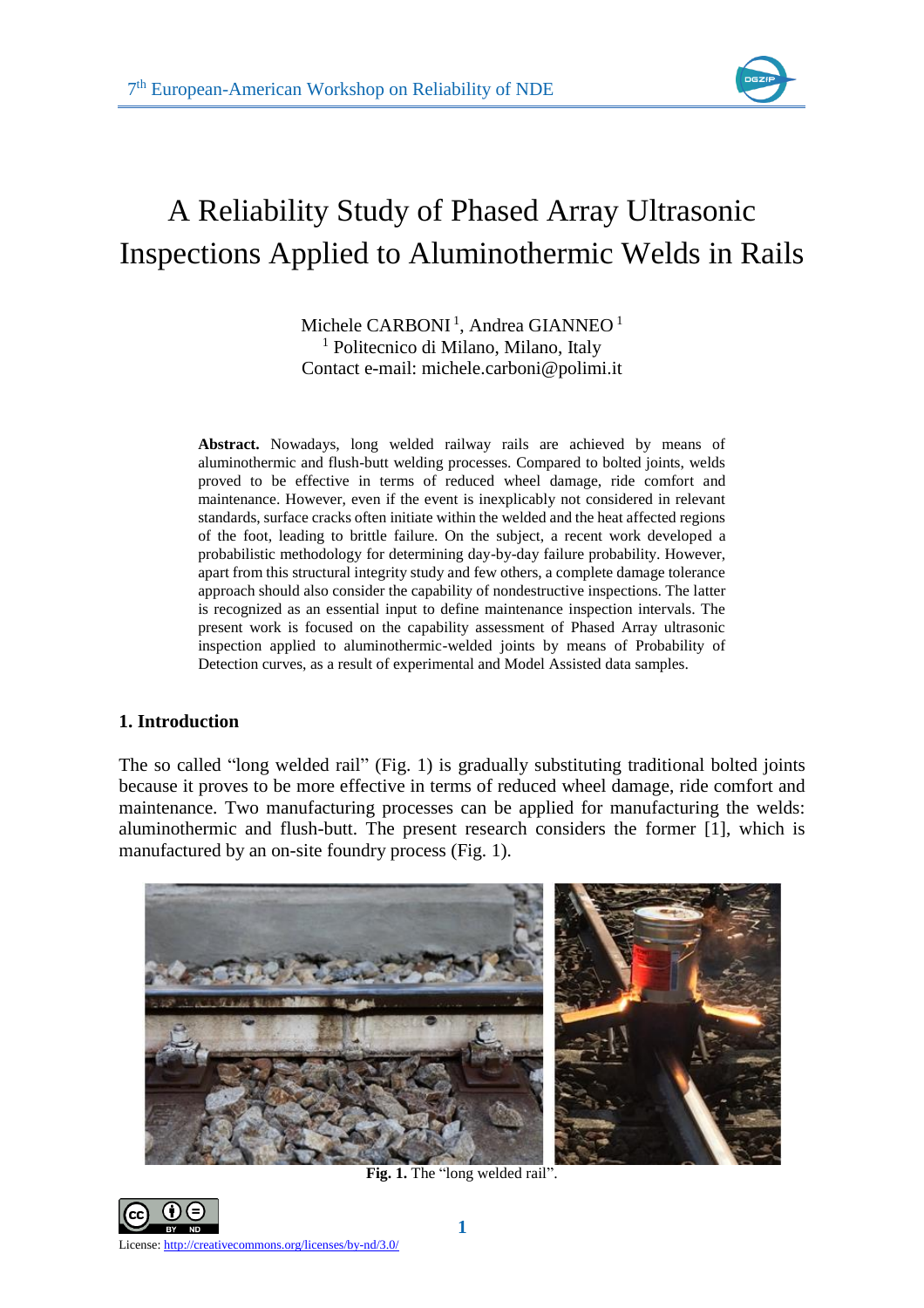Aluminothermic welded rails can fail during service, most often, by surface cracks initiating, due to defects and/or stress concentrations, within the welded and the heat affected regions of the foot and causing brittle failure after short propagation (Fig. 2). Inexplicably, this event is not fully considered in relevant standards, such as [\[2\],](#page-6-1) even if periodic maintenance NDT inspections are prescribed by conventional ultrasonic testing and only considering centred cracks inspected from the rolling surface. This means the lateral tips of the foot are never inspected during service.



**Fig. 2.** Typical in-service failure of the long welded rail.

The right approach, then, requires optimized inspection intervals defined by the application of the "Damage Tolerance" concept [\[3\],](#page-6-2) which implies the availability, along with other "ingredients", of reliable POD curves [\(\[4\]-](#page-6-3)[\[6\]\)](#page-6-4) for the adopted UT technique.

The present research proposes to substitute the conventional UT approach with Phased Array Ultrasonic Testing (PAUT) and tries to evaluate its reliability for aluminothermic welded rails, as a result of experimental and Model Assisted data samples realizing, de facto, a Model Assisted Probability of Detection approach [\(\[7\]](#page-6-5)[-\[8\]\)](#page-6-6). Moreover, an inspection procedure for the lateral tips of the foot is set up and evaluated for reliability, as well.

## **2. Experiments**

Artificial semi-elliptical notches were introduced (Fig. 3) into two samples of welded rails, taken from service, at the location of the maximum stress concentration. The considered material is a R260 steel grade and the profile type is 60E1, both according to [\[2\].](#page-6-1) Two sets of notches, one at the symmetrical axis of the section and the other at the foot lateral tip, were manufactured by milling, using a spherical tip tool, and were all characterized by an aspect ratio equal to 0.4. Notches depth varied from 0.5 mm to 2 mm, with a few intermediate values, by a progressive increase by machining between inspections.

An Olympus Omniscan phased array unit was used to carry out all inspections. In particular, central notches were inspected (Fig. 4) from the rolling surface by a 2L64-A2 linear probe (2.25 MHz, 64 elements, S-Scan: 40°- 60°), while lateral ones from the foot upper surface by a 2L8-DGS1 linear probe (2.25 MHz, 8 elements, S-Scan: 50°- 70°). Moreover, each notch was inspected from both its side with respect to the weld (approach here named "SX") and the other side (approach here named "DX"). The latter implies the full interaction of the sound beam with the weld and the heat affected zones.

Figure 5 shows some examples of S-Scans obtained, during inspections, adopting the SX approach. As can be seen, both the inherent geometry and the artificial notch can be clearly detected by the chosen operative parameters. In particular, the reported S-Scan ranges are those optimized for the application after several trials based on the best the trade-off between the needs of the inspections and accessibility due to the geometry of the welded rail, especially considering the lateral tips of the foot.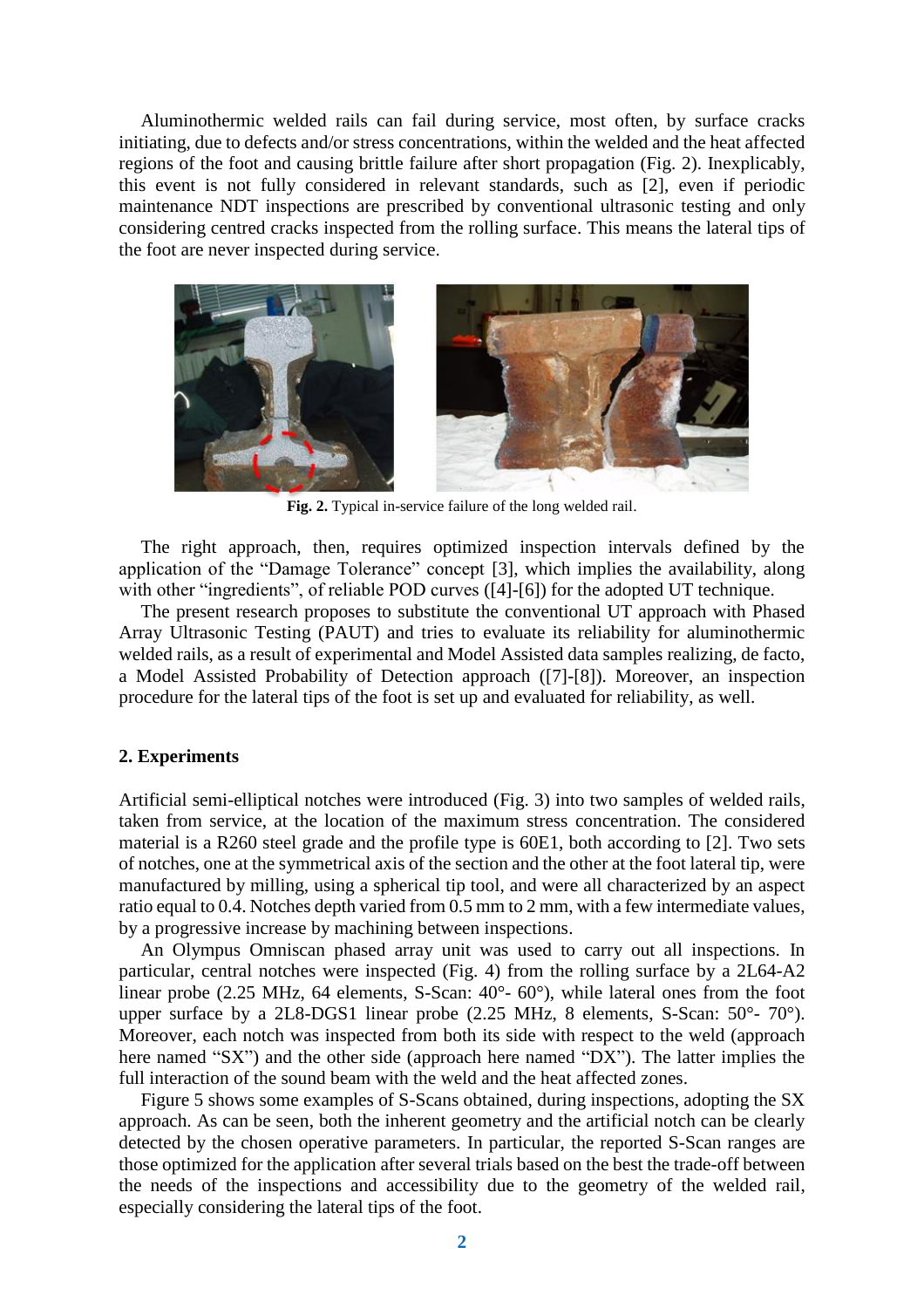

**Fig. 3.** Manufacturing of artificial notches in welded rails.



(b)

**Fig. 5.** Examples of S-Scans from welded rails: a) from rolling surface; b) from foot upper surface.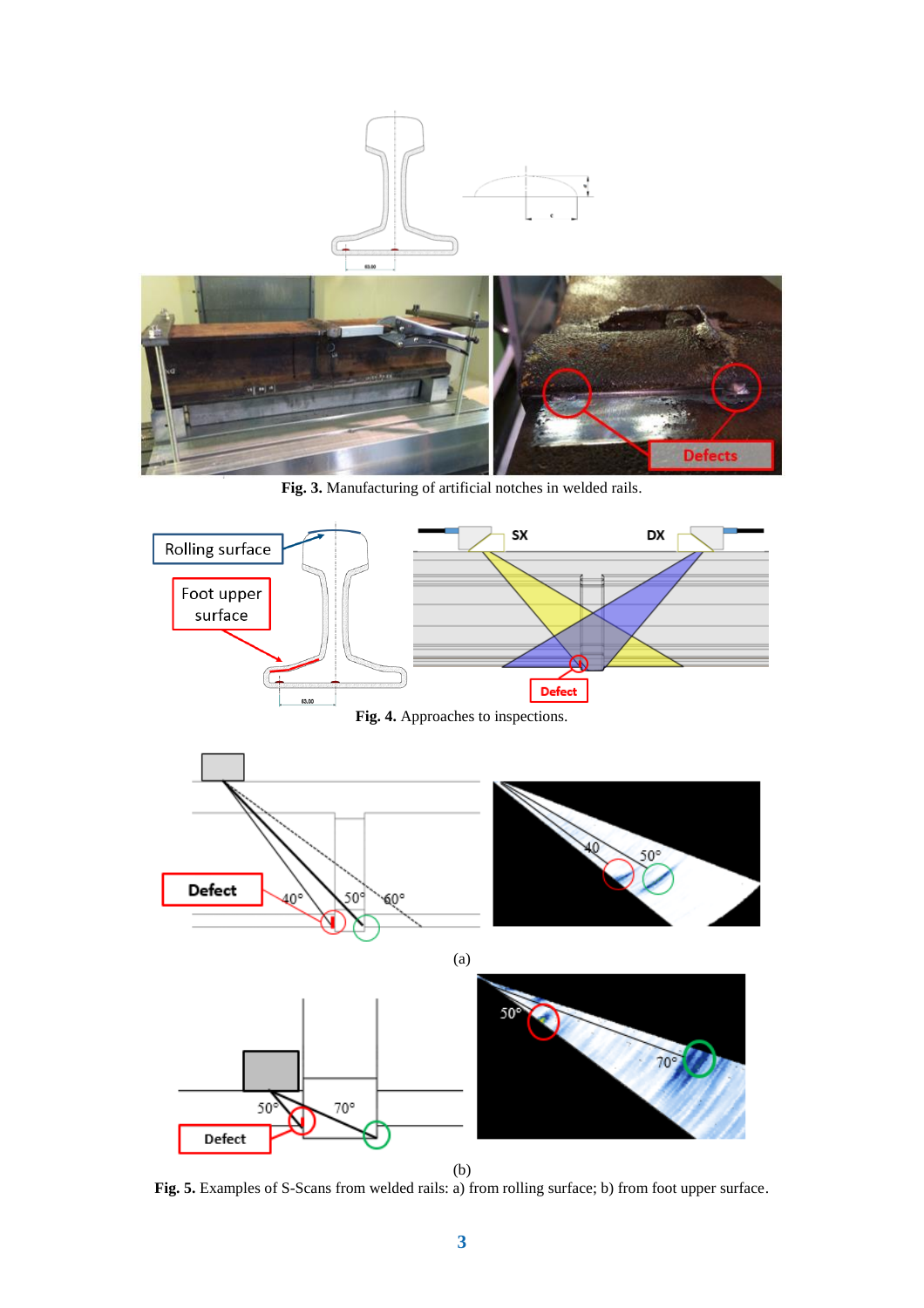Figure 6 summarizes the obtained a vs. â responses. As can be seen, the DX approach is not acceptable and not consistent. It is difficult to think to the possibility to derive meaningful POD curves by the DX approach. The reason can be ascribed to the heterogeneous and coarse microstructure usually characterizing this type of weld and heat affected zones. On the other hand, the SX approach seems to provide, from the two inspected samples, good, consistent and comparable data, allowing for the determination of POD curves. The conclusion, which can be drawn, is that inspections should be carried out from both sides of the weld to maximize reliability.



**Fig. 6.** Summary of the obtained a vs. â responses: a) from rolling surface; b) from foot upper surface.

The final experimental activity dealt with the characterization of structural attenuation for both to clarify the just described behaviour of DX inspection and to implement it into the following numerical models. Both longitudinal and shear waves were characterized. Figure 7 shows the experimental set-up and the obtained results in the case of longitudinal waves inspected by two different normal probes characterized by a different diameter of the crystal (DP20:  $\emptyset$ =20 mm, DP10:  $\emptyset$ =10 mm). The sample block was machined from a real welded joint and allowed characterizing the structural attenuation for the base material (BM), heat affected zones (HAZ) and weld (W). Indeed, results showed a significantly higher structural attenuation of the welded material with respect to the heat affect zones and the base material.



**Fig. 7.** Experimental characterization of structural attenuation.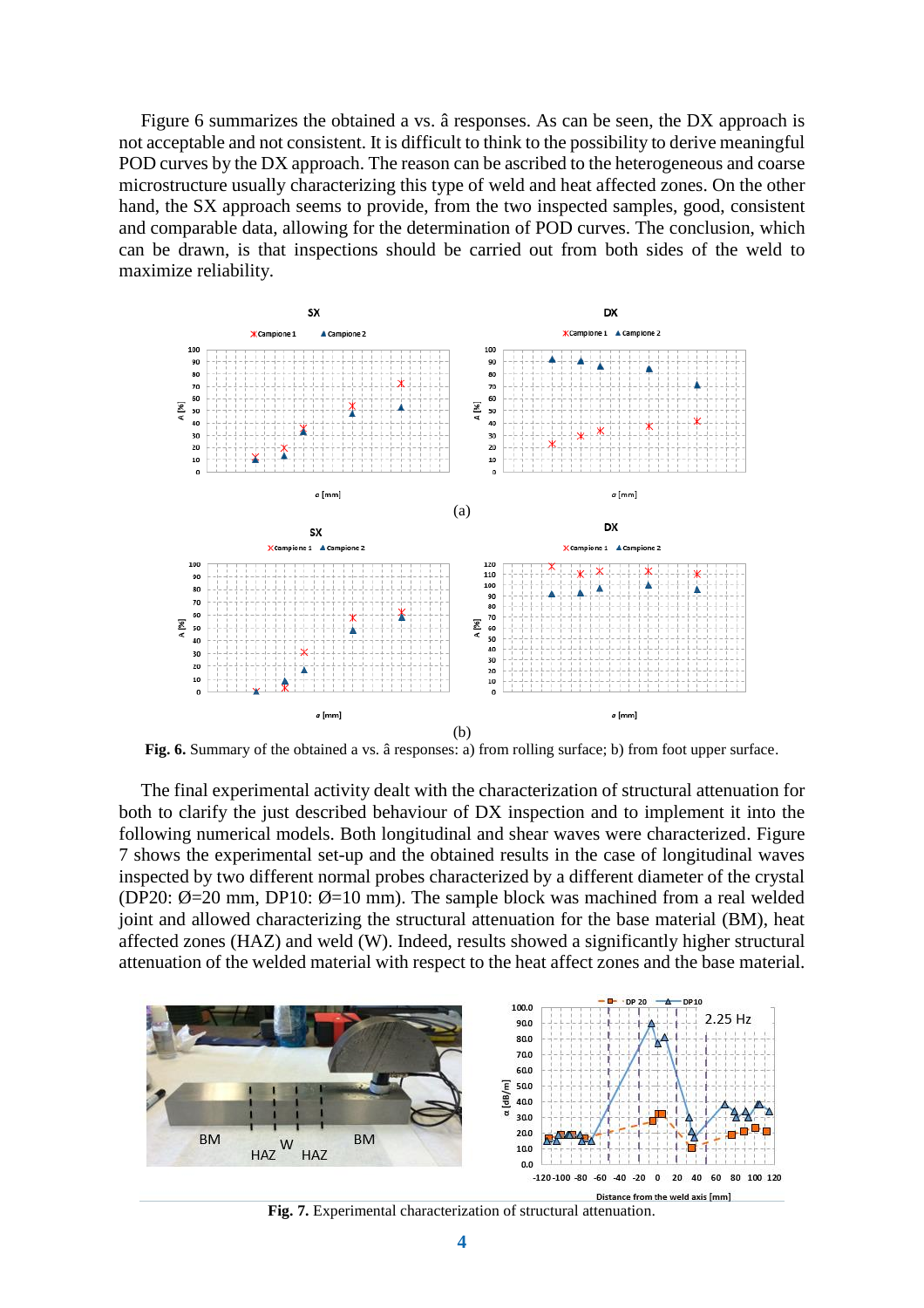## **3. Set-up of the Numerical Model**

The available experimental data are too few to provide a reliable determination of POD curves, so a MAPOD approach [\(\[7\]](#page-6-5)[-\[8\]\)](#page-6-6) was adopted. The numerical simulations reported in the present paper were carried out by means of  $CIVA<sup>nde</sup> 11.0$  dedicated software package [\[9\].](#page-6-7) First, the calibration of the model was achieved by simulating the real calibration procedure used for in-service inspections: it is based on two rails, without any weld, with six SDH (diameter = 5 mm) located at different depths. PAUT responses were obtained in terms of dBs needed to get 80% screen amplitude. Analyses were carried out both with and without structural attenuation in order to check the sensitivity to this parameter. Figure 8 shows the results obtained for both the rolling surface and the foot upper surface. As can be seen, in the case of the rolling surface, it seems mandatory to keep into account for the structural attenuation in order to get a good calibration, while, in the case of the foot upper surface, it does not seem to be necessary, likely due to the much shorter sound path into the material.



**Fig. 8.** Calibration of the numerical model.

The calibrated model was, then, validated by simulating all the experimental inspections carried out on the welded samples and keeping into account for structural attenuation. Figure 9 shows the successful results of the validation.



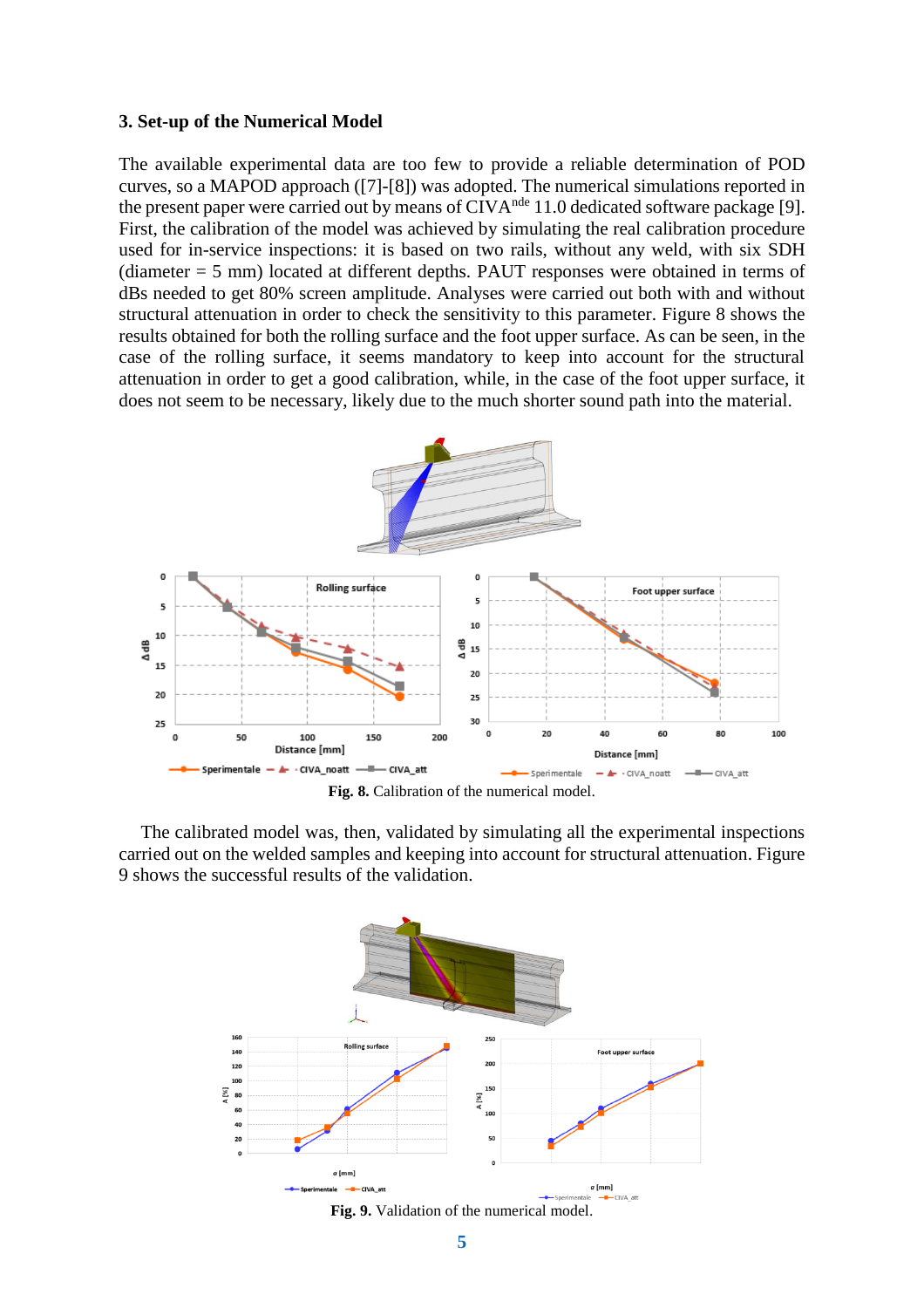#### **4. Derivation of Model-Assisted Probability of Detection Curves**

MAPOD curves were derived, by means of Montecarlo extractions, stochastically varying two parameters: crack size and its position in the foot. It is worth remarking that, actually, more parameters should be accounted for, but that is still ongoing research and the presented results have to be considered as preliminary. 29 extractions of crack location, from a uniform distribution, were considered for each crack size so to guarantee the minimum sample size needed to derive, as for the classical statistical theory, the 95% confidence level of the mean. Data were collected as a function of the reflecting area [\[10\]](#page-6-8) of the inspected defects. Finally, the background noise observed during experimental trials resulted to be equal to 6% screen height, so the decision threshold for POD determination was set to 20% screen height.

Figure 10 reports the obtained MAPOD curves. As can be seen, the performance of inspections from the rolling surface seems a bit better than that from the foot upper surface. This can be expected because the foot upper surface is not parallel to the foot base and because, contrarily to the rolling surface, it is not machined after the manufacturing of the weld and, consequently, its roughness is much worse.



**Fig. 10.** MAPOD curves: a) from rolling surface; b) from foot upper surface.

# **5. Concluding remarks**

Regarding the long welded rail obtained by the aluminothermic welding process, a reliability study of phased array ultrasonic inspections was carried out in order to substitute the traditional approach by conventional UT. Results seems reasonable and encouraging, but to be considered as preliminary, as well. More research work is being done in order to refine the approach and define a tool for the optimization of inspection intervals.